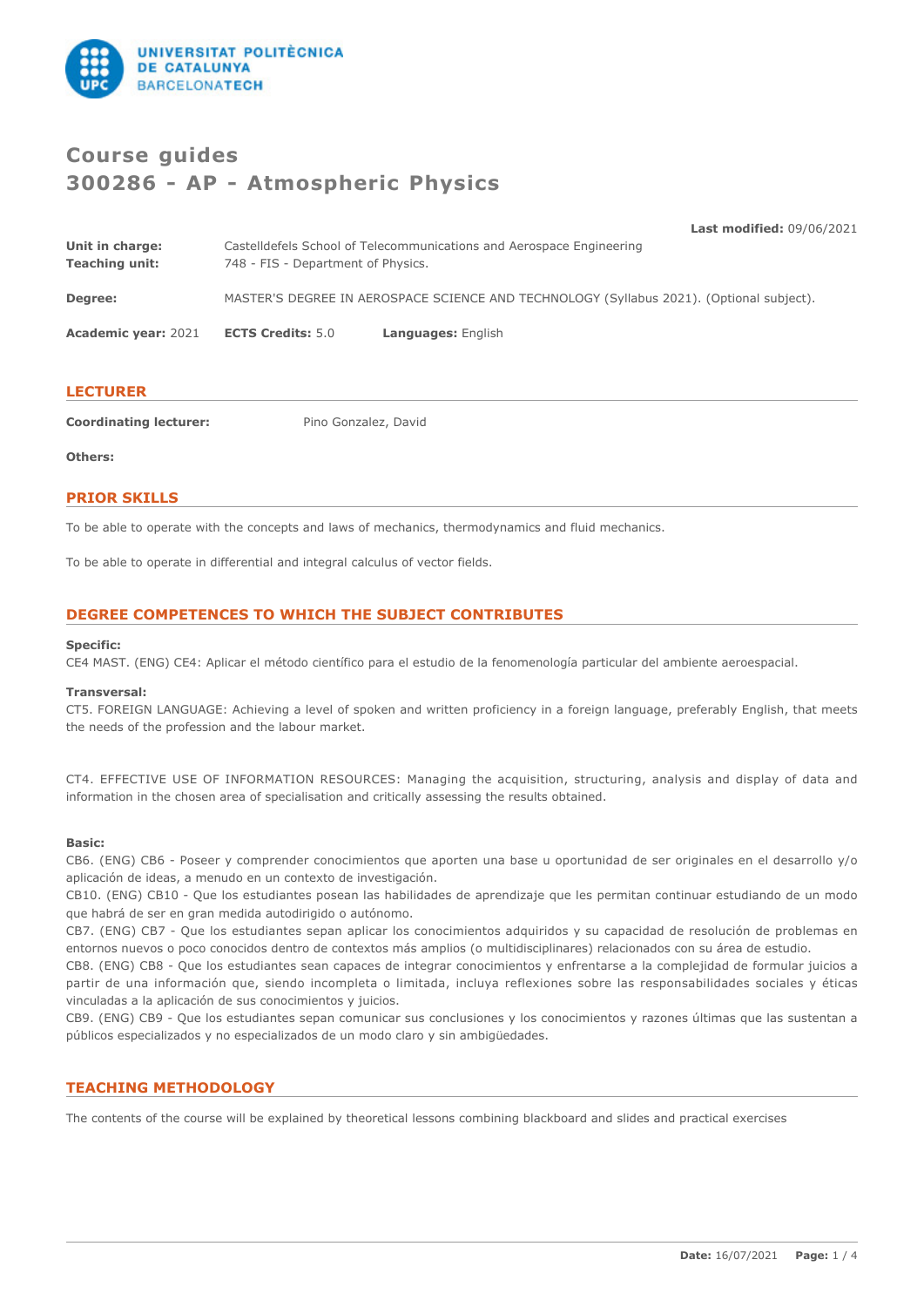

# **LEARNING OBJECTIVES OF THE SUBJECT**

At the end of the course, the student should be able to:

- To define the fundamental physical variables: pressure, humidity, density, and temperature that drives atmospheric dynamics.

- Identify the different layers of the Earth atmosphere and their main characteristics, the atmospheric composition and atmospheric phenomena in the troposphere.

- Identify the main characteristics of the atmosphere of the different planets and how they affect to space missions.

- Understand the thermal equilibrium, the radiative balance and stability of the atmosphere.

- Understand the origin of the horizontal and vertical movements of the air and how they affect to aviation.

- Understand the importance of water vapour in the atmosphere, its measurement, phase changes, and the formation of fog and clouds, and its influence on aviation.

- Understand the physics of clouds, and to be able to identify the basic types, and associated weather phenomena.

# **CONTENTS**

# **Introduction**

# **Description:**

- Importance of meteorology in aviation and space missions.
- Main variables used to study the atmosphere: temperature, pressure, density, wind speed and direction. Units of measurement.
- Definition, structure and composition of the planetary atmospheres.
- International Standard Atmosphere. The hydrostatic approximation.

#### **Full-or-part-time:** 11h

Theory classes: 3h Self study : 8h

### **Thermal equlibrium of planetary atmospheres**

#### **Description:**

- Black bodies: Wien, Stephan-Boltzman equations.
- Solar radiation. Solar constant.
- The greenhouse effect in planetary atmospheres.

#### **Full-or-part-time:** 6h

Theory classes: 2h Self study : 4h

#### **Stability and atmospheric dynamics**

#### **Description:**

- Stability and vertical movements. Potential temperature.
- Atmospheric boundary layer.
- Turbulence and winds in the atmosphere. Different types of wind depending on their horizontal scale: micro and mesoscale systems.
- Altimeter settings on a plane or airport. Problems and relation with atmospheric pressure and temperature.
- Driving forces. Geostrophic and gradient winds.
- Main isobaric features: cyclones, anticyclone, ridge, trough

# **Full-or-part-time:** 32h Theory classes: 10h Guided activities: 2h Self study : 20h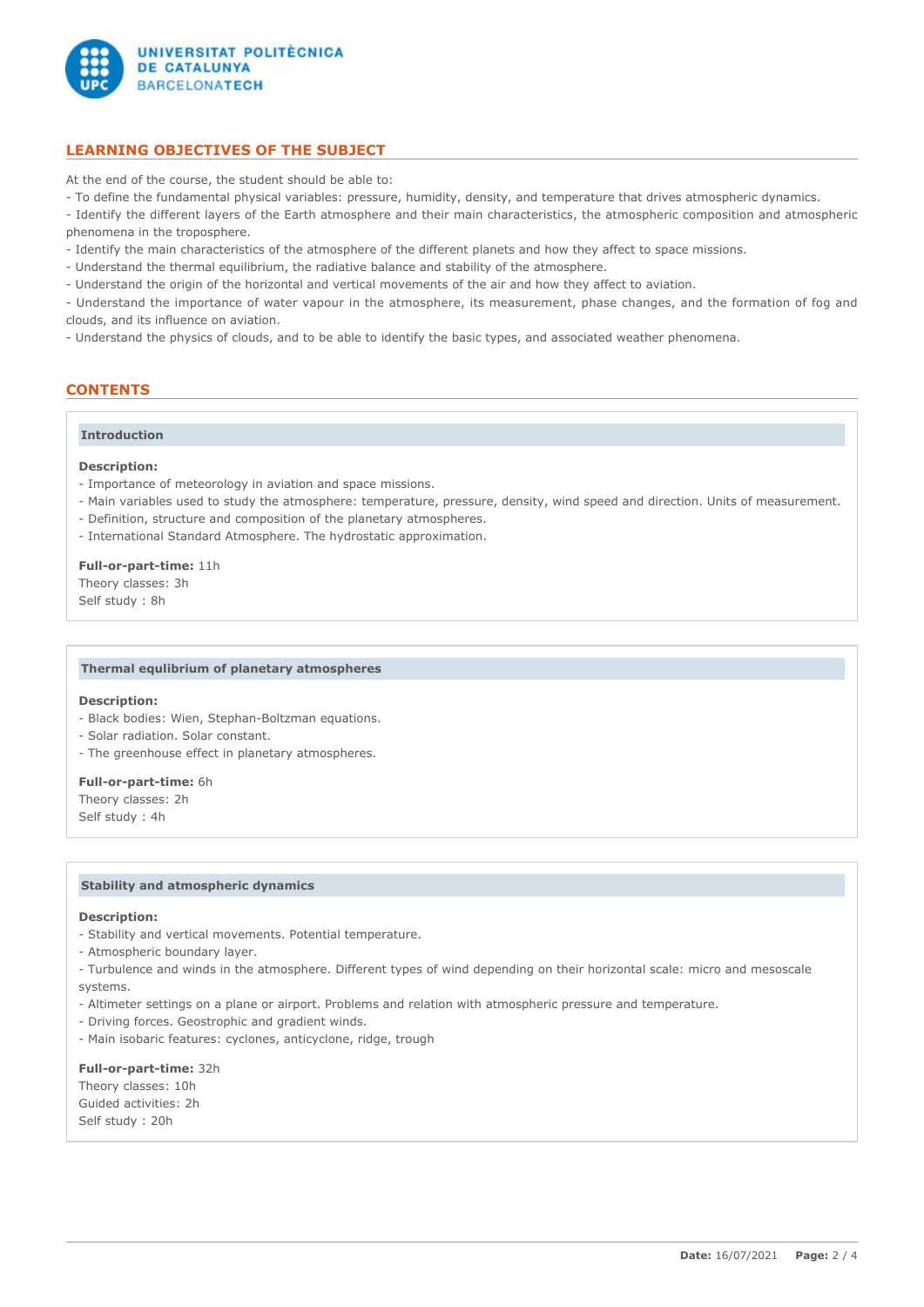

### **Water in the Earth atmopshere: humidity, clouds and precipitation**

# **Description:**

- Water vapor in the Earth atmosphere: pressure, condensation. Definitions of humidity.
- Stability of the saturated air. Cloud formation.
- Cloud's classification: description, and influence to the flight conditions. Main weather phenomena associated to clouds.
- Condensation trails.
- Precipitation. Types of precipitation.

**Full-or-part-time:** 24h Theory classes: 6h Guided activities: 2h Self study : 16h

### **General circulation and synoptic meteorology**

# **Description:**

- Global atmospheric circulation in planetary atmospheres.
- Air masses in the Earth atmosphere: origin and effect on the weather.
- Fronts: types, associated precipitation and flight conditions.

#### **Full-or-part-time:** 18h

Theory classes: 4h Guided activities: 2h Self study : 12h

#### **Meteorological hazards for aviation**

# **Description:**

- Visibility. Causes of atmospheric obscurity. Types of visibility.
- Icing: Definition, formation and types of icing.
- Turbulence at low levels. Definition. Orographic waves, rotors, wind shear.
- CAT
- Thunderstorms and severe weather.
- Climate change and aviation: influence and impacts of climate change on aviation.

#### **Full-or-part-time:** 20h

Theory classes: 8h Self study : 12h

### **Meteorological information for aviation**

#### **Description:**

- Observations nad forecaast reports: METAR, SPECI, TAF, SIGMET.
- Significant weather maps at different levels.
- Temperature and wind speed maps.

**Full-or-part-time:** 18h Theory classes: 4h Guided activities: 3h Self study : 11h